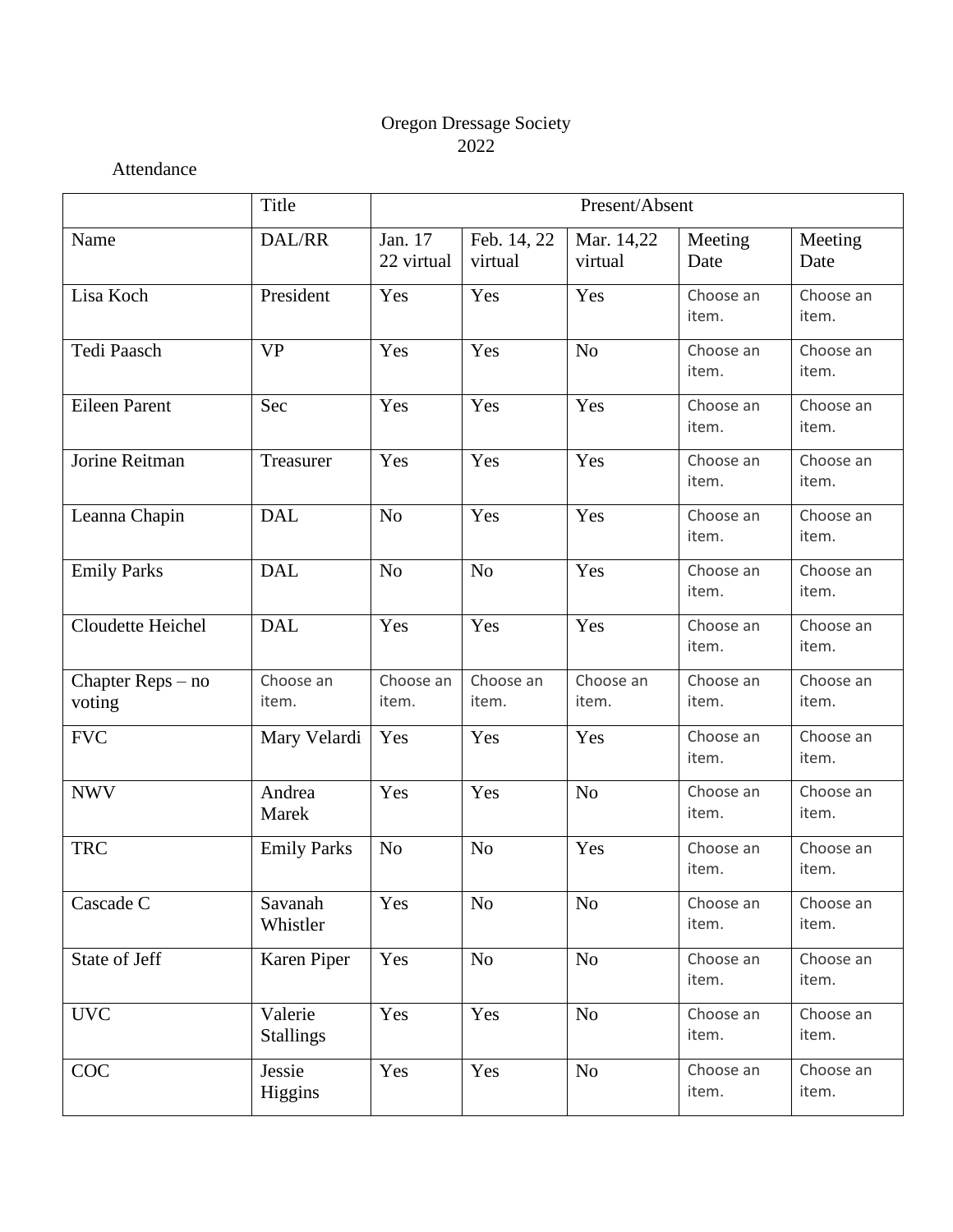| <b>NEOC</b> | Karen Hasel       | Yes            | Yes             | Yes            | Choose an<br>item. | Choose an<br>item. |
|-------------|-------------------|----------------|-----------------|----------------|--------------------|--------------------|
| Eagle Cap   | Jesse<br>Woodhead | N <sub>o</sub> | N <sub>o</sub>  | No             | Choose an<br>item. | Choose an<br>item. |
| <b>MVC</b>  | Karen<br>McCurdy  | N <sub>o</sub> | Joyce<br>Heinke | Yes            | Choose an<br>item. | Choose an<br>item. |
| Tory Kelly  | Office<br>manager | Yes            | Yes             | N <sub>o</sub> | Choose an<br>item. | Choose an<br>item. |

Guests: None

## **Meeting was called to order by Lisa Koch at 6:35**

A quorum was present: Yes  $\boxtimes$ . No  $\square$ 

Agenda for the meeting: Approved  $\boxtimes$ 

Minutes of prior meeting Feb. 14, 22 were approved

#### **President's Comments:**

A virtual Marketing Meeting was held on Mar. 8<sup>th</sup>. Kim Curzi the editor of Flying Changes talked about her ideas for marketing. Gillian Ockner led a discussion of marketing ideas for ODS. Lisa is narrowing the ideas down to the top several to go forward with marketing for ODS.

Competition Workshop will be held Mar.  $26<sup>th</sup>$  at River Run Farm. Another workshop will be in April in Bend.

Lisa is applying for USDF Continuing Education for these workshops.

## **Treasurer's Report:**

Jorinne presented the 2021 profit and loss report, Balance Sheet and the Statement of Cash flow. She explained a few changes she has made in the reporting procedures.

## **MOTION: Accept the 2022 proposed ODS Budget as presented. Motion Passed**

The Virtual show from February was a great success with 40 rides.

Tory is working on getting the ODS rider/horse award plates sent out.

#### **Youth Committee:**

The first ODS Youth clinic is this sat. Mar. 19<sup>th</sup> at Elevate Sport horse in Bend with 11 participants entered. The clinic in Milton-Freewater has been postponed for insufficient participants – weather concerns.

There are 3 more clinics – Mar. 26 in White City, Apr. 3 in West Linn and Apr. 23 in Creswell. Thank you to the Facilities and Instructors for donating their time.

We are looking at holding a possible Virtual show for all the clinic participants this summer.